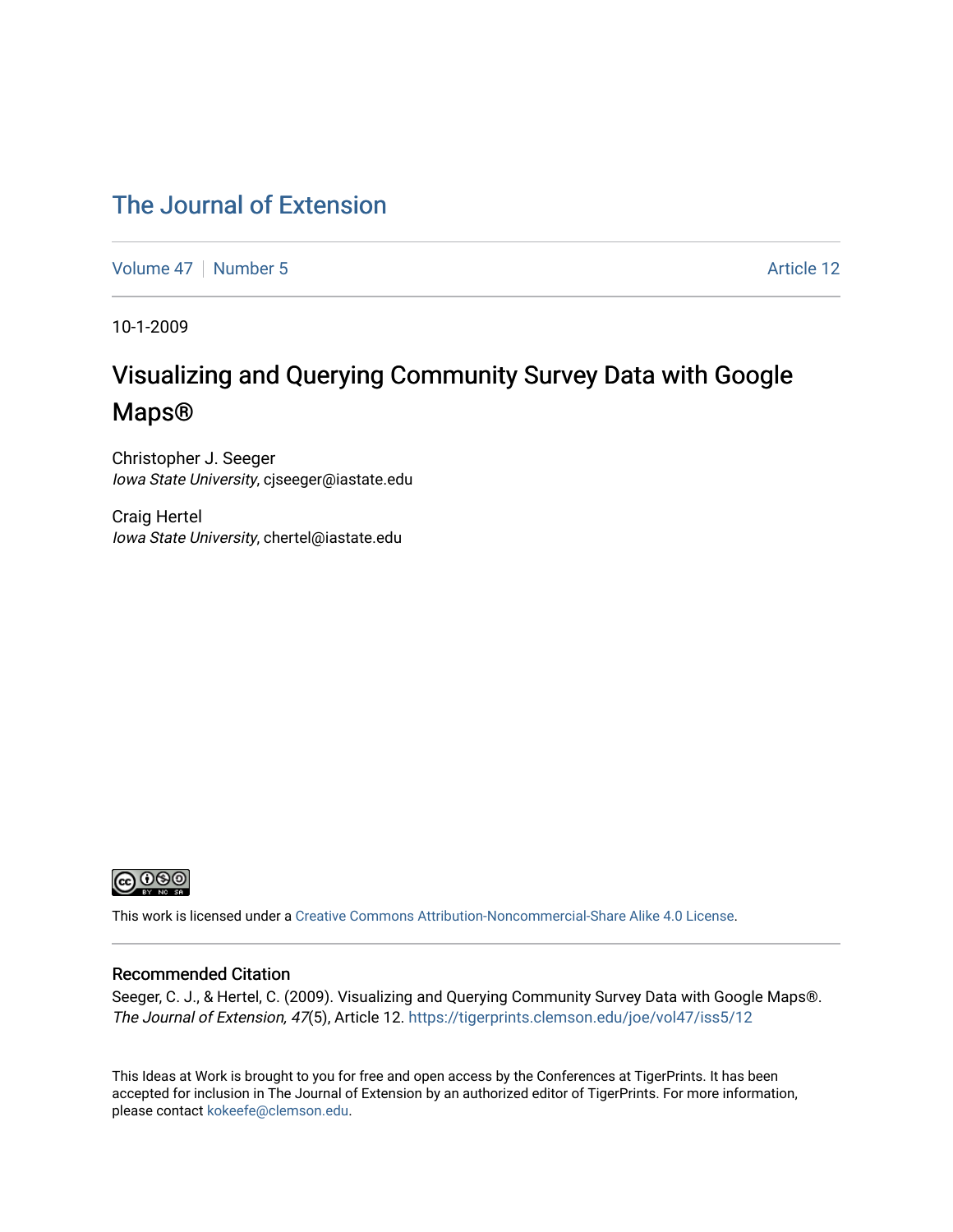

## **October 2009 Volume 47 Number 5 Article Number 5IAW3**

[Return to Current Issue](http://www.joe.org:80/joe/2009october/)

# **Visualizing and Querying Community Survey Data with Google Maps®**

**Christopher J. Seeger** Assistant Professor and Extension Specialist [cjseeger@iastate.edu](mailto:cjseeger@iastate.edu)

**Craig Hertel** Greene County Extension Education Director [chertel@iastate.edu](mailto:chertel@iastate.edu)

Community and Economic Development Iowa State University Ames, Iowa

**Abstract:** This article describes how an online survey was enhanced using Google Maps® to visualize public concerns regarding a community's water/sewer quality while revealing patterns that could indicate a potential source of the identified problems. Online surveys have become part of the standard toolkit for many County Extension Offices; however, these tools are limited when it comes to surveys involving geospatial information. Through a few simple steps when developing the survey, collected data can be converted for use in a GIS or online geospatial viewer.

## **Introduction**

As Barbara O'Neil wrote in a 2004 *Journal of Extension* article, as technology advances and more populations are served with easy access to the Internet, online surveys are an inexpensive and efficient technique for Extension faculty and educators to use to conduct applied research "right from their offices." While some of the limitations of using online surveys identified in Evan's and Mathur's 2005 comprehensive review of "The Value of Online Surveys" in *Internet Research* still exist, many of these issues have been minimized with better security, improved instruction formatting, increased access to the Internet, and new Web development techniques such as AJAX (technology used to create interactive Web applications) have made the survey process a more pleasant experience.

Today's Internet survey-building tools have also made it very easy to create and distribute surveys to citizens regarding local community issues. However, as easy as these tools are to use for building and distributing a survey, analysis of the data can sometimes be a daunting task. This is especially true when questions within the survey are of a geographic nature. For instance, when asking a participant about an environmental condition near his or her residence, it would be desirable to know the geospatial location of the residence in relation to responses from other survey participants to identify any trend in the phenomena. While it is possible to employ expensive GIS and other mapping tools to facilitate this analysis, it is also possible to provide data visualization and analysis using low cost, readily available solutions.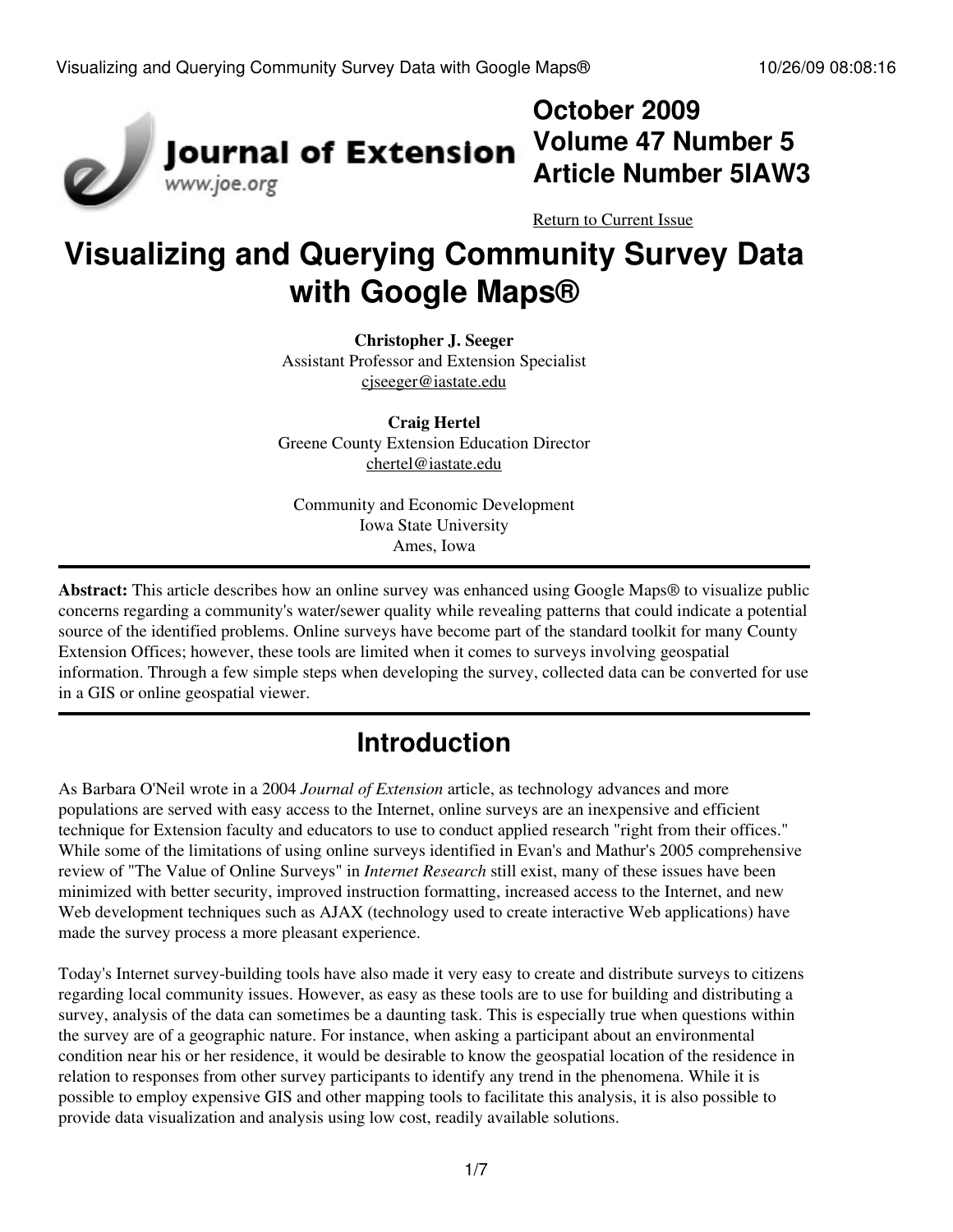### **Background**

During the summer of 2007, the City of Jefferson, Iowa, utilized Survey Monkey® to gather data in preparation for their Capital Improvement Plan. It created a water and sewer survey consisting of 22 questions, including these examples:

- Satisfaction with the water pressure
- Smell or taste of water for drinking
- Occurrence of chlorine smell or bitter taste
- Presence and use of various water filters

The majority of questions were multiple-choice with single or multiple answers, rating scales, or matrix questions allowing multiple answers as shown in figure 1. Demographic and address questions were also included in the survey, with the latter asking for the city block of the residence or business that the survey was sampling.

An implied hypothesis was that, if any perceived problems or conditions existed in the city, by utilizing the block address, capital improvement projects could be pinpointed.

#### **Figure 1.**

Question formats : 9) Multiple-choice single answer, 11) Multiple-choice multiple answer 12) Multiple-choice matrix and 13) Single-choice matrix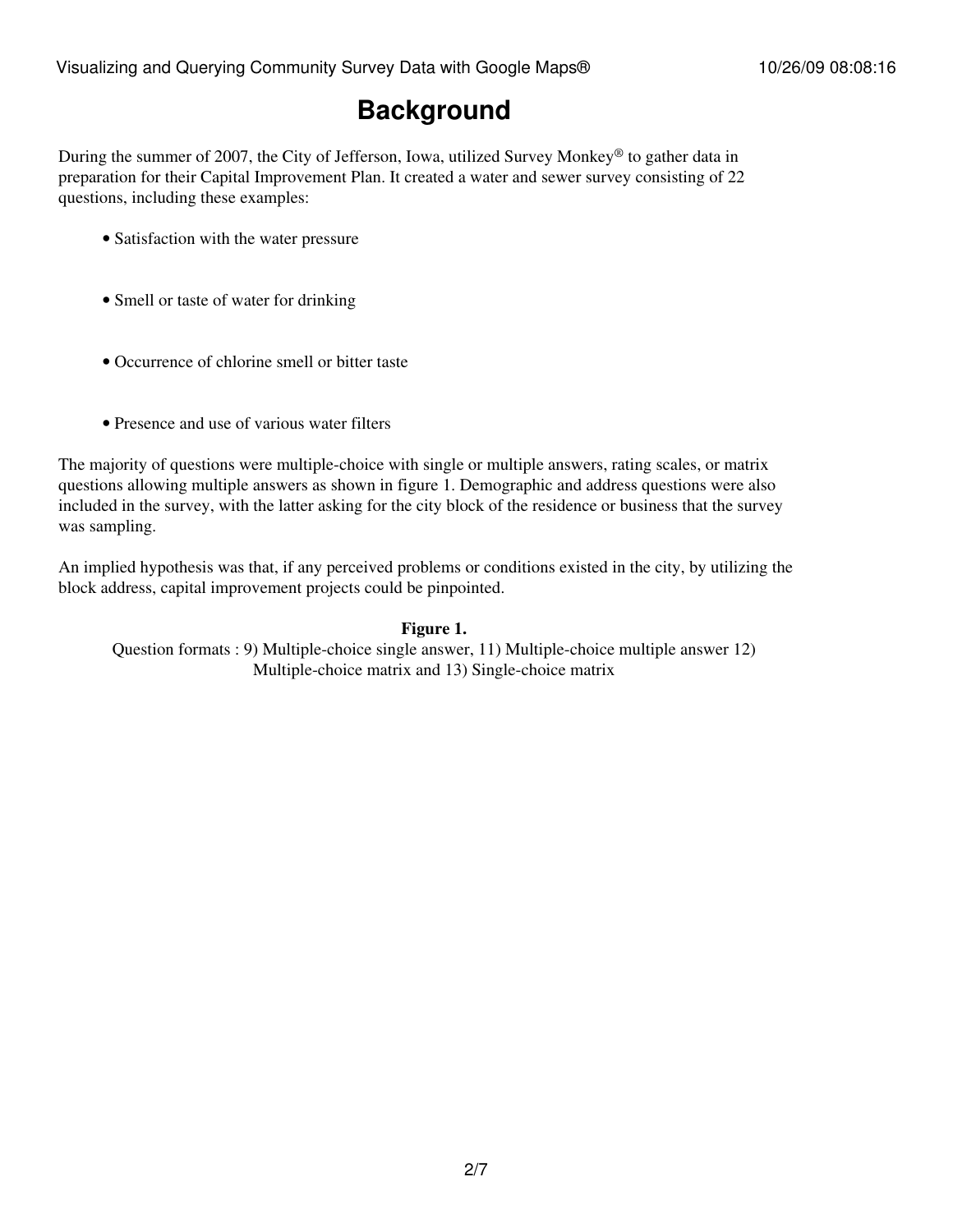#### Visualizing and Querying Community Survey Data with Google Maps® 10/26/09 08:08:16

| coincided with fire hydrant flushing in your neighborhood?                                                                                                                                                                                          |                                                                           |                    |                     |                        |                    |                  | 9. If you have had water quality problems, have you noticed if it |
|-----------------------------------------------------------------------------------------------------------------------------------------------------------------------------------------------------------------------------------------------------|---------------------------------------------------------------------------|--------------------|---------------------|------------------------|--------------------|------------------|-------------------------------------------------------------------|
| $\rightarrow$ Yes                                                                                                                                                                                                                                   | V Not                                                                     |                    | Didn't              |                        |                    |                  |                                                                   |
|                                                                                                                                                                                                                                                     | aware.                                                                    |                    | pay:                |                        |                    |                  |                                                                   |
|                                                                                                                                                                                                                                                     | of any                                                                    |                    | attention           |                        |                    |                  |                                                                   |
|                                                                                                                                                                                                                                                     | flushing                                                                  |                    |                     |                        |                    |                  |                                                                   |
| 11. Are there certain hours when you notice taste or smell<br>problems? (check all that apply)<br>Norie<br>Early morning (midnight to 6 am)<br>Afternoon (noon to 6 pm)<br>Evening (6 pm to midnight)<br>12. Do you purchase water at a store, for: | Late morning (6 am to noon)<br>Don't notice certain times of day<br>Never | Only in            |                     | Occasionally Routinely |                    |                  |                                                                   |
| Drinking                                                                                                                                                                                                                                            |                                                                           | emergency          |                     |                        |                    |                  |                                                                   |
| Cooking                                                                                                                                                                                                                                             |                                                                           |                    |                     |                        |                    |                  |                                                                   |
| Ironing                                                                                                                                                                                                                                             |                                                                           |                    |                     |                        |                    |                  |                                                                   |
| Other<br><b>USBS</b>                                                                                                                                                                                                                                |                                                                           | я                  | v                   |                        |                    |                  |                                                                   |
| 13. Now a few questions about your house/business that you<br>chose for this this assessment:                                                                                                                                                       |                                                                           |                    |                     |                        |                    |                  |                                                                   |
|                                                                                                                                                                                                                                                     |                                                                           | $D - 10$<br>years. | $11 - 20$<br>years: | $21 - 30$<br>years     | $31 - 40$<br>years | ower 40<br>vears |                                                                   |
| How ald is your<br>house/business?                                                                                                                                                                                                                  |                                                                           | ٠J                 |                     |                        | m                  |                  |                                                                   |
| How long have<br>vou<br>Eved/worked<br>there?                                                                                                                                                                                                       |                                                                           |                    |                     |                        |                    |                  |                                                                   |

At the time the survey was developed, the expectation was that the results would be presented using summary graphs and tables as shown in figure 2. However, this information only gave an indication that some citizens have issues with aspects of the water/sewer quality. The summary did not identify whether or not the problems were widespread or limited to a specific neighborhood in the community, something the city council was interested in knowing. The results also did not indicate if there was a relationship between ratings for the various questions. Analysis of spatial data proved to be challenging for City Officials.

> **Figure 2.** Bar Graph and Matrix Table Summary Results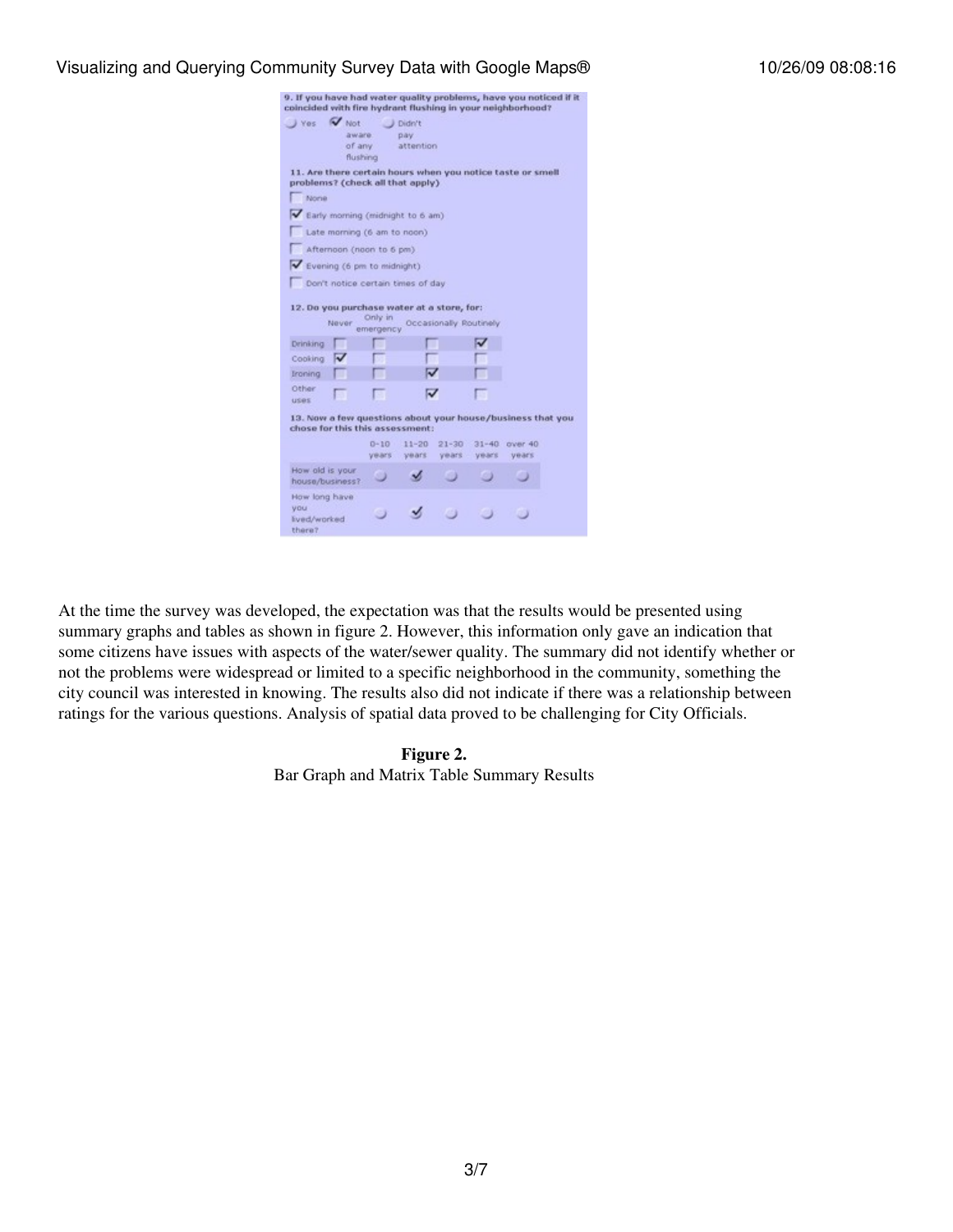|                                            |                        |                      |                  | Response<br>Percent | Response<br>Count |
|--------------------------------------------|------------------------|----------------------|------------------|---------------------|-------------------|
| None                                       |                        |                      |                  | 37.2%               | 134               |
| Early morning (midnight to 6 am)           |                        |                      |                  | 10.6%               | 38                |
| Late moming (6 am to noon)                 |                        |                      |                  | 10.3%               | 37                |
| Afternoon (noon to 6 pm)                   | سم                     |                      |                  | 9.4%                | 34                |
| Evening (6 pm to midnight).                | --                     |                      |                  | 9.7%                | 35                |
| Don't notice certain times of day          |                        |                      |                  | 47.2%               | 170               |
|                                            | Other (please specify) |                      |                  |                     |                   |
|                                            |                        |                      |                  | answered guession   | 360               |
|                                            |                        |                      | skipped question | 31                  |                   |
| 12. Do you purchase water at a store, for: |                        |                      |                  |                     |                   |
|                                            | Never                  | Only in<br>emergency | Occasionally     | Routlinely          | Response<br>Count |
| Drinking                                   | 24.0% (87)             | 4.7% (17)            | 32.8% (119).     | 38.8% (141)         | 363               |
| Cooking                                    | 79.3% (241)            | $6.6\%$ (17)         | $9.9\% (30)$     | $5.3\%$ (16)        | 304               |
| Ironing                                    | 55.8% (173)            | $0.6\%$ (2)          | 13.4% (43)       | 30.2% (97)          | 321               |
| Other uses                                 | 68.9% (173).           | 4.0% (10)            | 12.7% (32)       | $14.3\%$ (36)       | 251               |
|                                            |                        |                      |                  | answered guestion   | 378               |
|                                            |                        |                      |                  |                     |                   |

A resolution to this problem was to map the data in a Geographic Information System (GIS) that would allow both visual display of the data and query building to identify relationships. Unfortunately, the City board members did not have the hardware/software or knowledge necessary to develop and use a GIS. The solution was to create a Web Mashup, a Web application formed using data from several sources and various technologies resulting to an integrated tool set, using Google Maps® and a Web database.

#### **Methods**

The first step in creating the Web map was to download the results from the survey provider and transform the format of the data in Microsoft Excel®. This step was required because of the way the survey recorded the data. For example, multiple-choice questions were saved in a series of columns instead of just a single column, as illustrated in Figure 3, and required that the cells be merged together into a single column.

#### **Figure 3.**

| Survey Results Transformed to a Single Column |  |  |  |
|-----------------------------------------------|--|--|--|
|-----------------------------------------------|--|--|--|

| <b>Water Problems</b> |           |
|-----------------------|-----------|
| Hot side              | Cold Side |
|                       |           |
|                       |           |
|                       |           |
|                       |           |
|                       |           |

Should be  $\rightarrow$ 

| <b>Water Problems</b> |
|-----------------------|
| Hot(1) Cold(2)        |
|                       |
|                       |
|                       |
|                       |
|                       |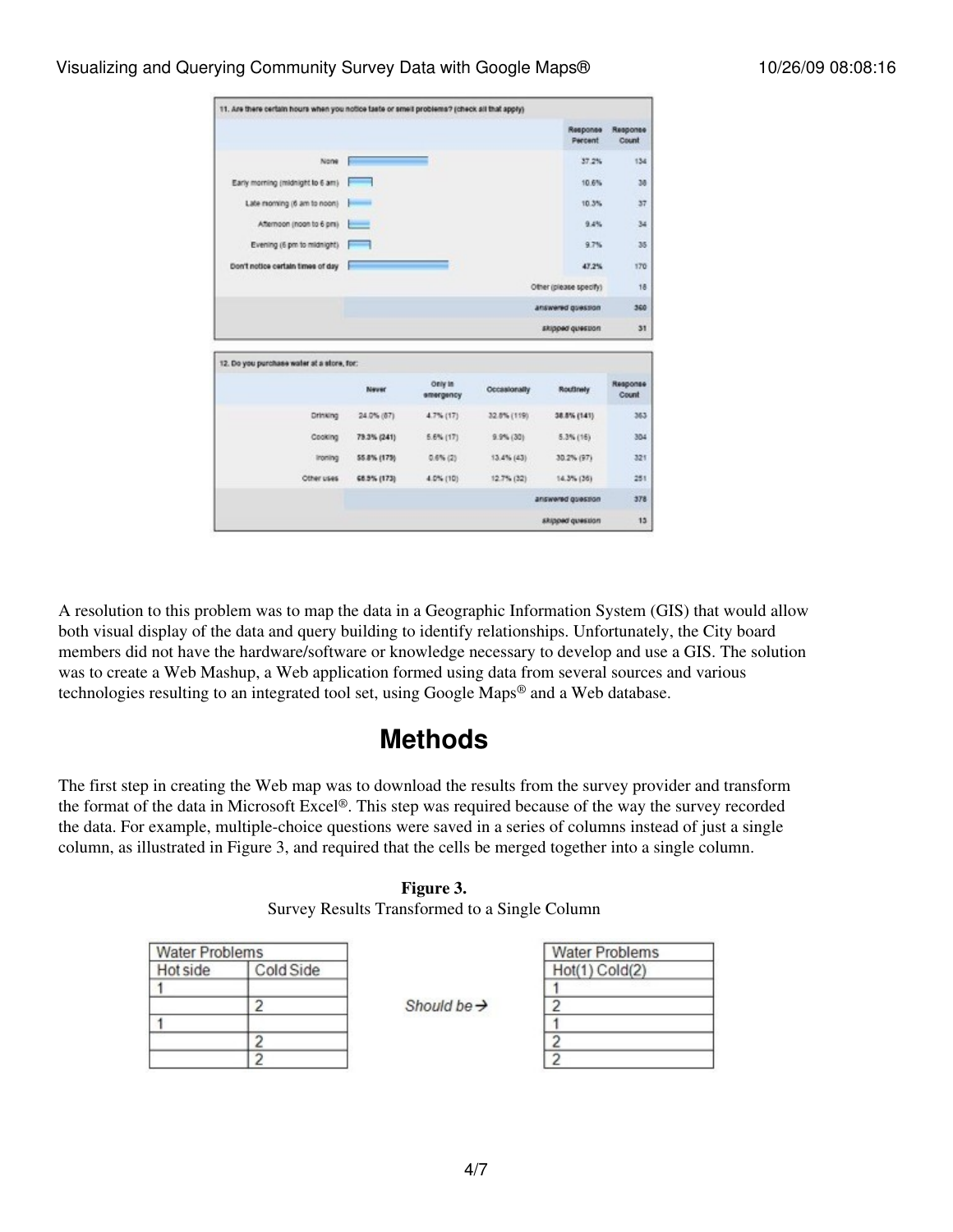#### Visualizing and Querying Community Survey Data with Google Maps® 10/26/09 08:08:16

The next step was to load the data into an online database, which was done using a MySQL<sup>®</sup> database. Once the data was loaded to the Web server, data fields for the latitude (lat) and longitude (long) were created. Using a process called "geocoding," the address for each respondent was read from the database and processed using Google's free geocoding service to produce lat/long for each record.

After the database contained all of the necessary information, a Google Maps® was created and configured to import all of the lat/long points from the database and display them over the map. A query form was added to the Web page to allow the viewer to select the criteria of the points displayed on the map. This last step requires access to a server (which can be hosted externally) and a little knowledge of AJAX, or at least the involvement of an information technology person who can support this type of programming.

#### **Results**

The developed interface, as shown in Figures 4 and 5, allowed the City Council to see all of the locations of the respondents and make multiple queries to investigate if there was a relationship between water/sewer characteristics and geographic location. Because the maps were accessible online, the council was able to present the information interactively during the City meetings, thus energizing the discussion of the survey results.

#### **Figure 4.**

Location of All Survey Respondents. Numbers Represent Number of Respondents Within a City Block.

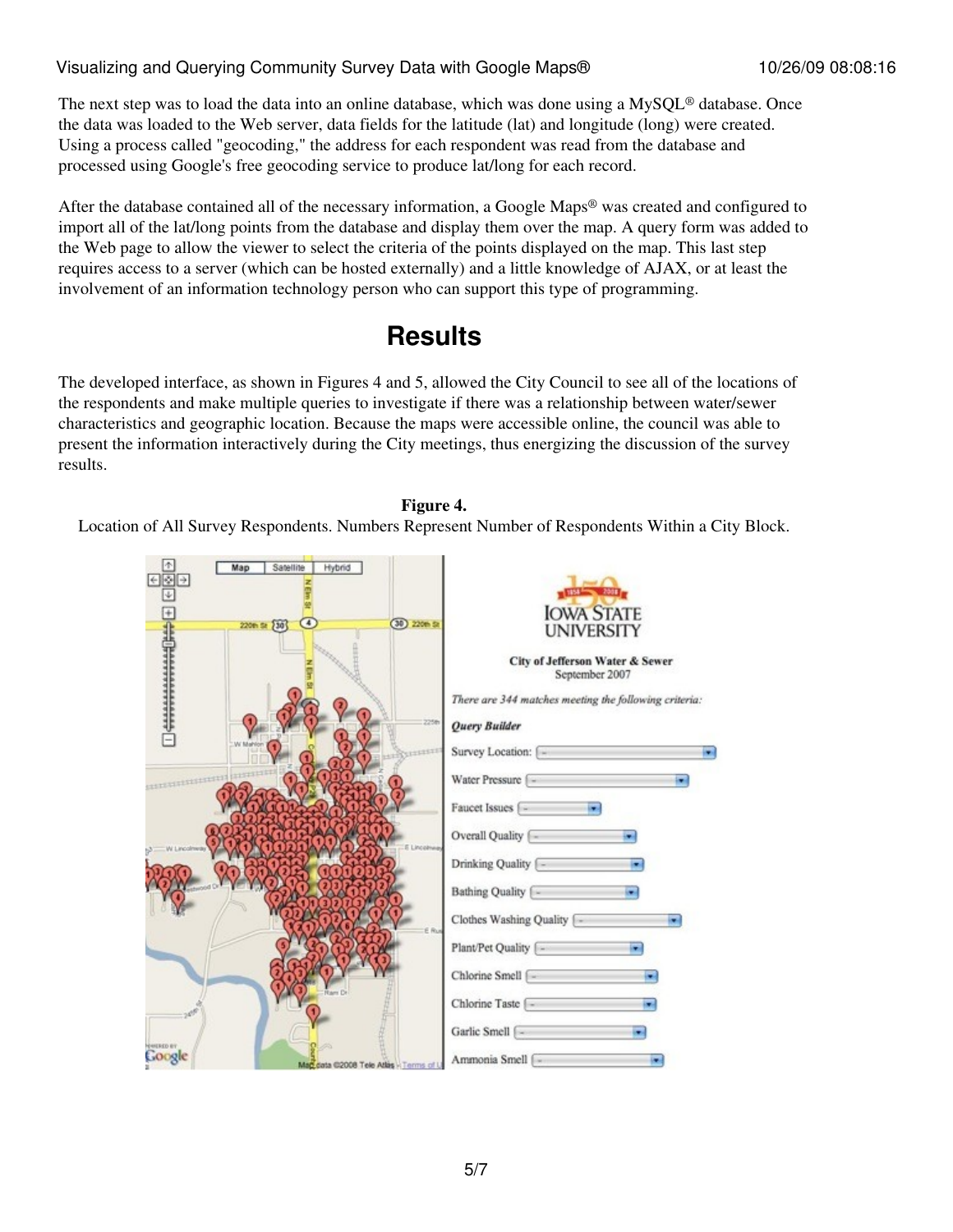**Figure 5.** Block Location of Results Meeting the Selected Query Criteria



## **Recommendations**

The symbols used to identify the location of query matches contain a number representing the number of matches on that particular city block. This was done to make the map easier to read, to provide anonymity and to maintain a quantified visual representation. To facilitate this in future projects, the survey form should include the building/ house number as a separate field so that the geocoding process can convert the value to an address that ends in 50, thus representing the center of the block.

## **Conclusions**

The use of Google Maps® allowed for easy sharing of the data and informative discussion of the results without requiring the end users to have more than basic Internet browsing skills. The ability to dynamically select only the surveys meeting a specific set of criteria and then display the data directly on the map brought the survey results to life and enriched the meaning of the data, significantly adding to the decision makers understanding of the collected information.

## **References**

Evans, J. R., & Mathur, A. (2005). The value of online surveys. *Internet Research*, 15(2), 195-219.